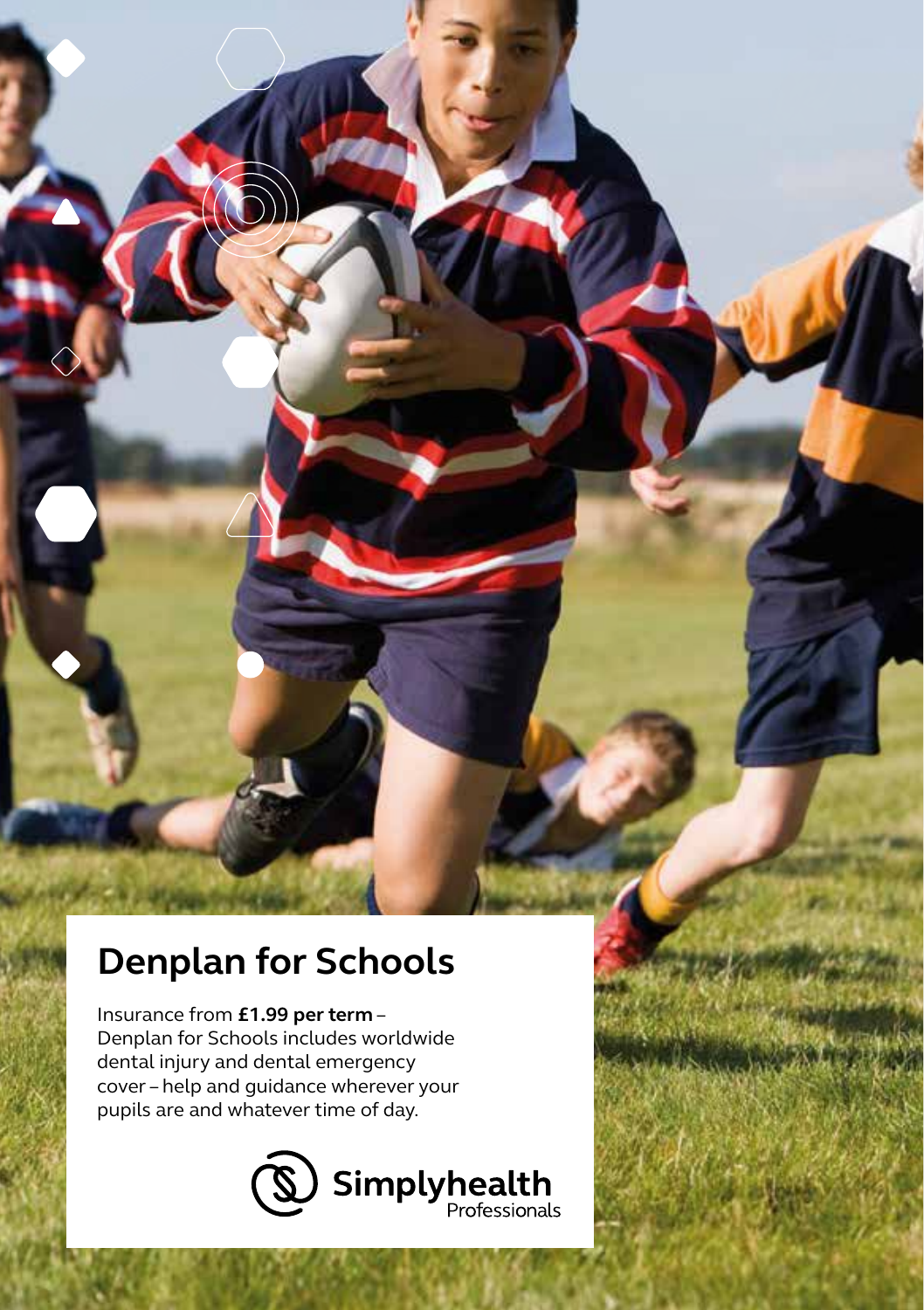# **Denplan for Schools includes**

- Worldwide dental injury and dental emergency cover (Supplementary Insurance)
- All year round cover (including school holidays and school trips)
- Dental injury cover up to £10,000
- Dental emergency cover up to £2,000
- Cash compensation for complete loss of permanent teeth up to £5,000
- Mouth Cancer cover up to £12,000 (cover not immediate)
- 24-Hour Dental Emergency Helpline



## **Why Denplan?**

Denplan was the first dental plan established in the UK. We have nearly 30 years' experience of arranging dental payment plans and understand how essential it is for your pupils to have cover should they need it, as well as access to the very best dental treatment.

#### **Denplan for Schools is simple to use**

We aim to settle claims within 5 days, usually paid direct to the dentist, which means that the school or parent rarely needs to pay for the dental treatment. So, when a child has a dental emergency, parents (or school nurses) are able to concentrate on looking after the child and not worry about payments and paperwork.

## **Marketing Support from Simplyhealth Professionals**

Our Marketing team will work with you to help you deliver a tailored communication plan that is in tune with your school.

To ensure that any of your school's promotional activities are hitting the right notes we organise (at no cost) a Parent Profile report. These reports help you gain a real insight and have a deeper understanding of your parents' lifestyle, behaviour and attitudes. The knowledge gathered in these reports helps you to target and recruit new pupils, give you a better idea of the service you should be offering and knowing the most effective places in which to advertise your school.



# **Additional support**

We want to help you keep your pupils as safe as possible which is why we provide all our schools with free dental trauma training. The training is principally for medical, PE and house staff but if there are other members of the school who would like to participate we would be delighted to include them.

#### **Payment options**

| There are two ways the school can offer Denplan for Schools.<br>Premiums quoted are per pupil |          |                                                           |
|-----------------------------------------------------------------------------------------------|----------|-----------------------------------------------------------|
| Opt in                                                                                        | £4.99    | The school offers parents the option of Denplan for       |
|                                                                                               | per term | Schools. If parents decide to accept the offer, they      |
|                                                                                               |          | advise the school accordingly. Parents are then charged   |
|                                                                                               |          | on a termly basis until such time as they decide not to   |
|                                                                                               |          | continue with cover. Usually this is offered on an annual |
|                                                                                               |          | basis and to all new pupils.                              |
| Inclusive $f1.99$                                                                             |          | All pupils are covered. The school pays the cost of the   |
|                                                                                               | per term | cover and this is "absorbed" into the school fees.        |

A further 5% discount is available on the above premiums if you purchase cover for three consecutive terms (i.e. one school year) as a single transaction for all pupils requiring cover.